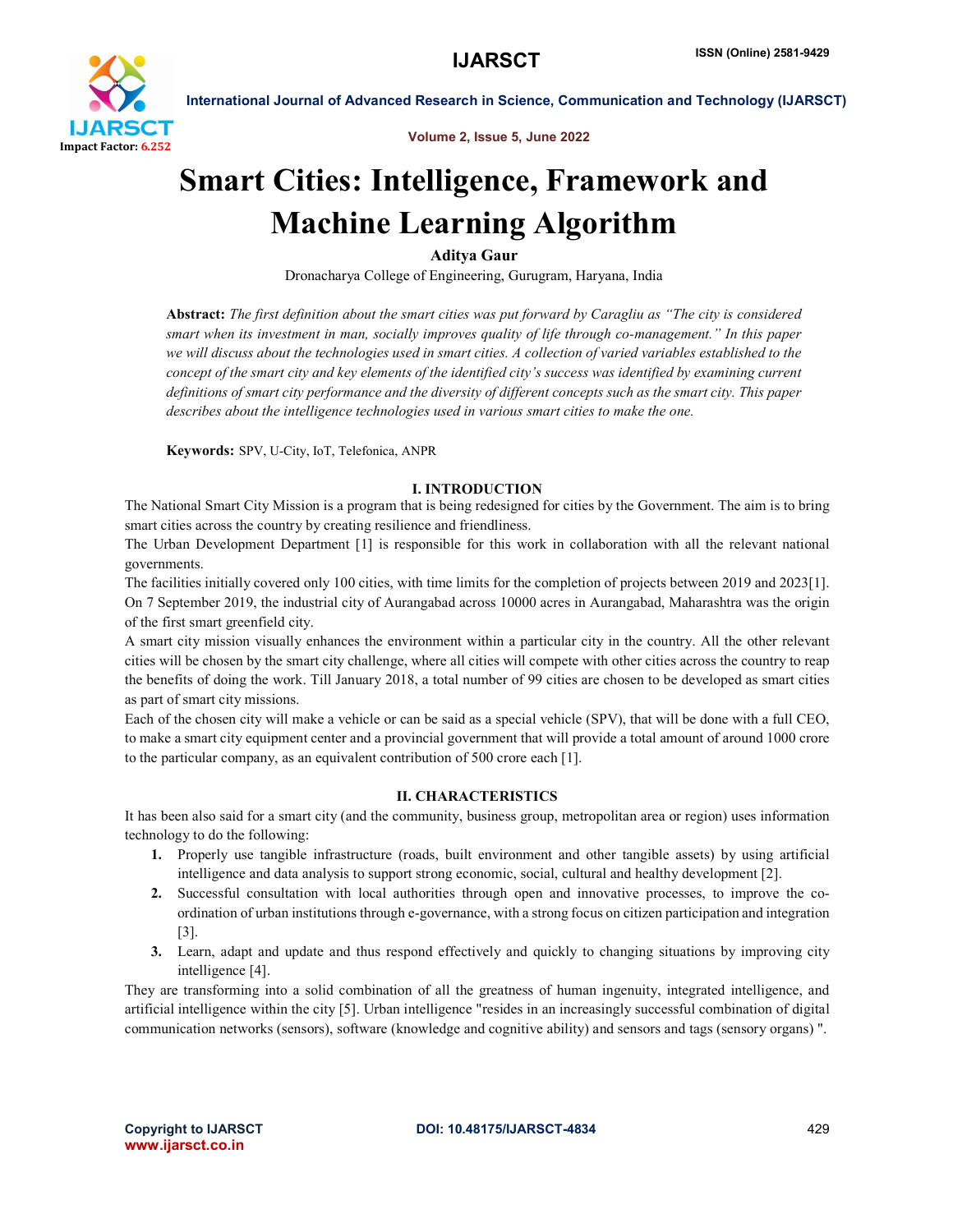

# Volume 2, Issue 5, June 2022

# III. INTELLIGENCE IN SMART CITIES

# 3.1 Orchestration Intelligence

Intelligent orchestration requires the ability to pull data and business logic across all different record systems and join it to the full life cycle of customer travel across all channels, internal groups, and business lines within the organization. Data statistics across all platforms are important in providing real-time customer comprehension. This will cause the distinction between channels to blur and enable smooth customer communication [6]. Ultimately, AI will be instrumental in organizing this engagement and engagement across all channels with smart assistants and chat rooms.

# 3.2 Empowerment Intelligence

Cities provide open platforms, testing centers and smart city infrastructure to integrate the designation of specific regions. This is evident in Kista Science City in Stockholm and Cyberport Zone in Hong Kong. Similar buildings have been established in Melbourne.[30]

# 3.3 Instrumentation Intelligence

Where city infrastructure is cleverly crafted with real-time data collection, analysis and forecasting model in city districts. There was a lot of discussion about this, peculiarly with regard to surveillance problems in smart cities. Examples of Instrumentation ingenuity have been made in Amsterdam. This is done by:

- 1. Standard IP infrastructure open to investigators to make plans.
- 2. The meters without wires transmit information from time to time.
- 3. Number of households provided with smart energy meters to identify energy consumption and reduce energy consumption.
- 4. Solar waste composters, energy saving lamps and car charging stations.

# IV. FRAMEWORKS

# 4.1 Technology Skeleton

Work together to build a multi-city technology with varying levels of communication between human and technological systems.

- Digital: Operational-focused infrastructure is needed to connect people and devices to a smart city. This includes innovative services and communication infrastructure. Yovanof, GS and Hazapis, GN define a digital city as "a connected community that includes broadband communications infrastructure; and businesses."
- Intelligent: Cognitive technologies, such as artificial intelligence and machine learning, can be trained in data generated by city devices connected to identify patterns. The effectiveness and impact of specific policy decisions can be attributed to comprehensive strategies that explore the ongoing interactions between people and their urban areas.
- Ubiquitous: The ubiquitous city offers access to social services on any connected device. U-city is an extension of the digital city concept due to the facility being available across all infrastructure
- Wired: The materiality of IT systems is critical to the growth of smart cities in the first stage. Wired infrastructure is needed to support IoT technology and wireless mid-range connectivity. The corded city environment provides widespread access to digital infrastructure and tangible assets. The latest in telecommunications, robots, IoT, and various connected technologies can then be used to support human construction.
- Hybrid: A hybrid city is a combination of physical contact and a visual city associated with the physical environment. This relationship can be visually designed or the presence of a critical number of visible community participants in the visible urban area. Hybrid spaces can be used to secure future projects for smart city services and integration.
- Information city: The duplication of interactive devices in a smart city produces huge data. How this definition is translated and maintained is critical to the growth and security of the Smart city

# 4.2 Human Framework

The efforts of smart cities have positive effects that can be measured by the quality of life of its citizens and visitors.

www.ijarsct.co.in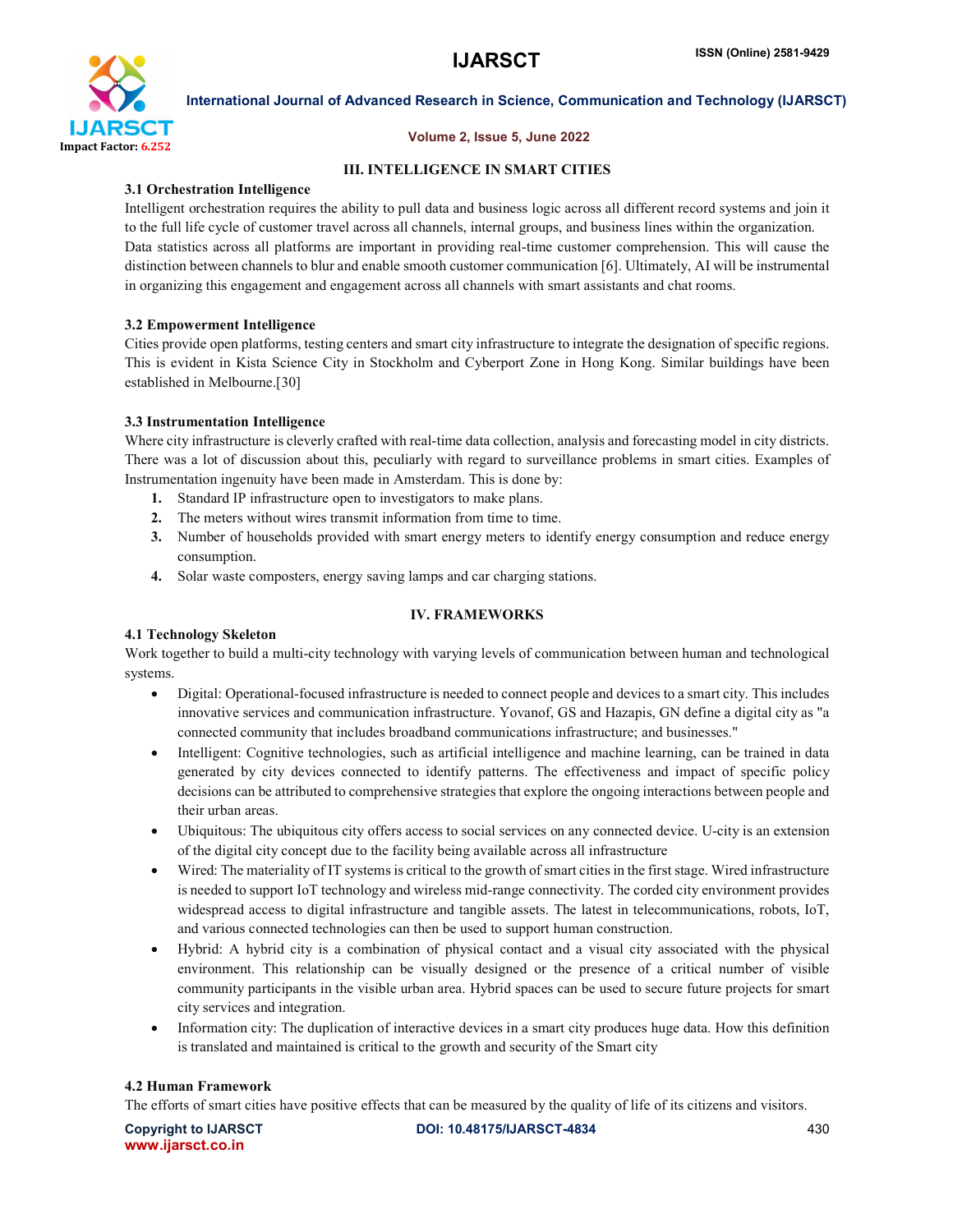

# Volume 2, Issue 5, June 2022

- Creativity: Arts and culture programs are areas with a strong focus on planning a smart city. Innovation is associated with curiosity and creativity, and various projects have shown that knowledge practitioners participate in a wide variety of cultural and artistic activities.
- Learning: As the part of travelling is a predominant factor for Smart city development, making a proficient workforce with education programs are important. The city's learning ability which includes all the education system, which is including all the staff training and support available, and its development and culture.
- Humanity: This centre of attention on capital and some social capital means inclusion, and general permission to public services in city planning.
- Knowledge: Information economy development is at the heart of Smart city projects. Smart cities aspiring to be economic centers in emerging technologies and emerging services emphasize the importance of innovation in city development.

# 4.3 Institutional Skeleton

According to Moser, M. A., since the 1990s, the movement of intelligent societies has been a strategy to expand the base of IT-engaged users. The members of such Communities are the people who are ready to share their interests and work in partnership with the government of that country and other organizations to enforce the use of Information Technology to improve the quality of the daily life as a result of the deteriorating diversity of daily activities. Eger, J. M. argued that an intelligent society made an informed and agreed decision to use technology as a solution to their business needs and social. It is very important to understand that these IT applications and subsequent improvements can be very costly without the help of an institution; indeed, institutional involvement is essential to the success of intelligent community programs. However, it is important to know that the spread of technology is not the end in itself, but a way to revitalize cities with a new economy and society. In summary, it is possible to prove that any smart city plans need government support to be successful.

The significance of these three distinct dimensions is that only communication between them can make it possible to develop a real sense of a wise city.

# 4.4 Energy Skeleton

Smart cities use data and technology to create efficiency, improve sustainability, create economic development, and improve the quality of life of the people living and working in the city[7]. Extremely legal, the wise city states: "… An urban environment with technologies that are securely integrated into all information ... and the Internet of Things (IoT) sectors to better manage city assets."

The smart city is empowered by "smart connections" for a variety of things like street lighting, smart buildings, distributed energy resources (DER), data statistics, and smart navigation. Among these, power is the most important; that is why service companies play a major role in smart cities.

# 4.5 Data Management Skeleton

Smart Cities utilizes a combination of data collection, processing, and distribution technology by integrating computer and communication technology and data security and privacy measures that promote the use of innovation to promote the quality of life of its citizens and dimensions including: resources, health, transportation, entertainment and government services.

# V. MACHINE LEARNING

The task of analyzing a cell profile can be done mechanically and is more suitable for image-based measurements [8]. Patience based on the brain close to the loop simulator can be created using machine learning [9]. A person's sensitivity to interpreting line sensors and conditions related to human behavior and mental health through the use of computers, social media and smart phones, machine learning can easily identify the state of mental needs [10]. Early detection is also possible for sarcoma patients [11]. Diagnosis and study of diabetes by mechanical reading will help physicians more easily [12]. Major health-based electronics and great detail in machine learning provide an outstanding milestone in the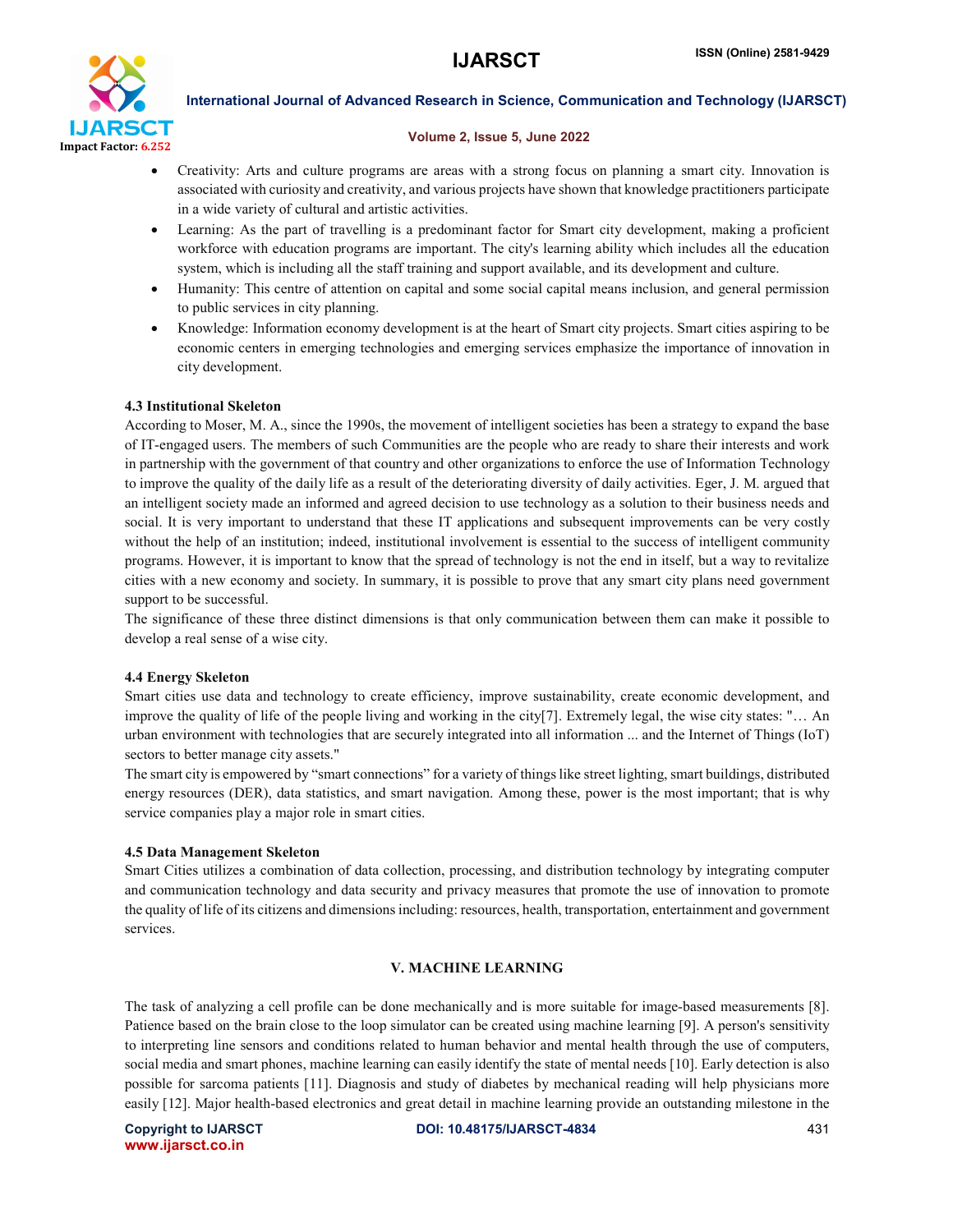

### Volume 2, Issue 5, June 2022

health sciences by diagnosing diabetes [13]. Machine learning, solar radiation and grid performance and grid performance in grid point management [14]. The mechanical learning approach will go a long way in achieving comfort with the addition of energy saving [15]. The improved retreat tree, the random forest tree and the improved tree is a machine learning method that will produce clean water energy with a low water content [16]. Mechanical learning that can significantly improve air quality monitoring by measuring the sensor packet of real-time data [17].

Also, air quality can be calculated with different filters and distance percentages [18]. To train an effective model, a large amount of data from the last decade entitled AIRNet will predict air quality through machine learning [19].

Mechanical learning to predict solar energy production from the past, regardless of database [20]. Display of data from both researchers and practitioners has emerged as an important factor in business intelligence and throughout this type of emerging research on the impact of machine learning on the aspect of business analytics [21]. Explicit mechanical learning will require in-depth knowledge to empower beyond human computation [22]. Identify the bubbles in the substrate and it is also worthwhile to be able to get out of the dust by machine reading [23]. The complex relationships between surface water, surface and climate can be easily exploited in a mechanical learning algorithm that will benefit the agricultural region [24].

Mathematical risk and early detection of myrtle rust can occur with machine learning [25]. Mechanical studies have a significant impact on nitrogen deficits, have led to this large and highly concentrated agriculture [26]. Machine learning makes a huge impact on agricultural productivity [27]. Big data from a multi-camera with multiple cameras will predict maize crop ratings [28]. The reversal of the line of mechanized e- learning assistance in agriculture [29].

Home automation with speech and device redesign and machine learning control is a very useful value for home needs [30, 31]. Extensive performance data from home and live system facilitates the use and utilization of more energy [32]. The concept of suicide and emotion is indicated by machine learning [33]. By using a large number of data set on the use of intelligent home sensors, machine learning predicts human activities [34, 35]. Mechanical learning predicts human activities by intelligently considering human-computer interactions and patterns rearrangement patterns [36, 37]



### 5.1 ML Algorithm

$$
E = \sum_{k=1}^{K} \sum_{\mathbf{x} \in C_k} d^2(\mathbf{x}, \mathbf{m}_k) \tag{1}
$$

The K-means algorithm is an easy categorizations analysis method and is widely used in data mining approach.

$$
d^2(\mathbf{x}, \mathbf{m}_k) = \sum_{p=1}^N (x_p - m_{kn})^2
$$

(2)

www.ijarsct.co.in

### Copyright to IJARSCT DOI: 10.48175/IJARSCT-4834 432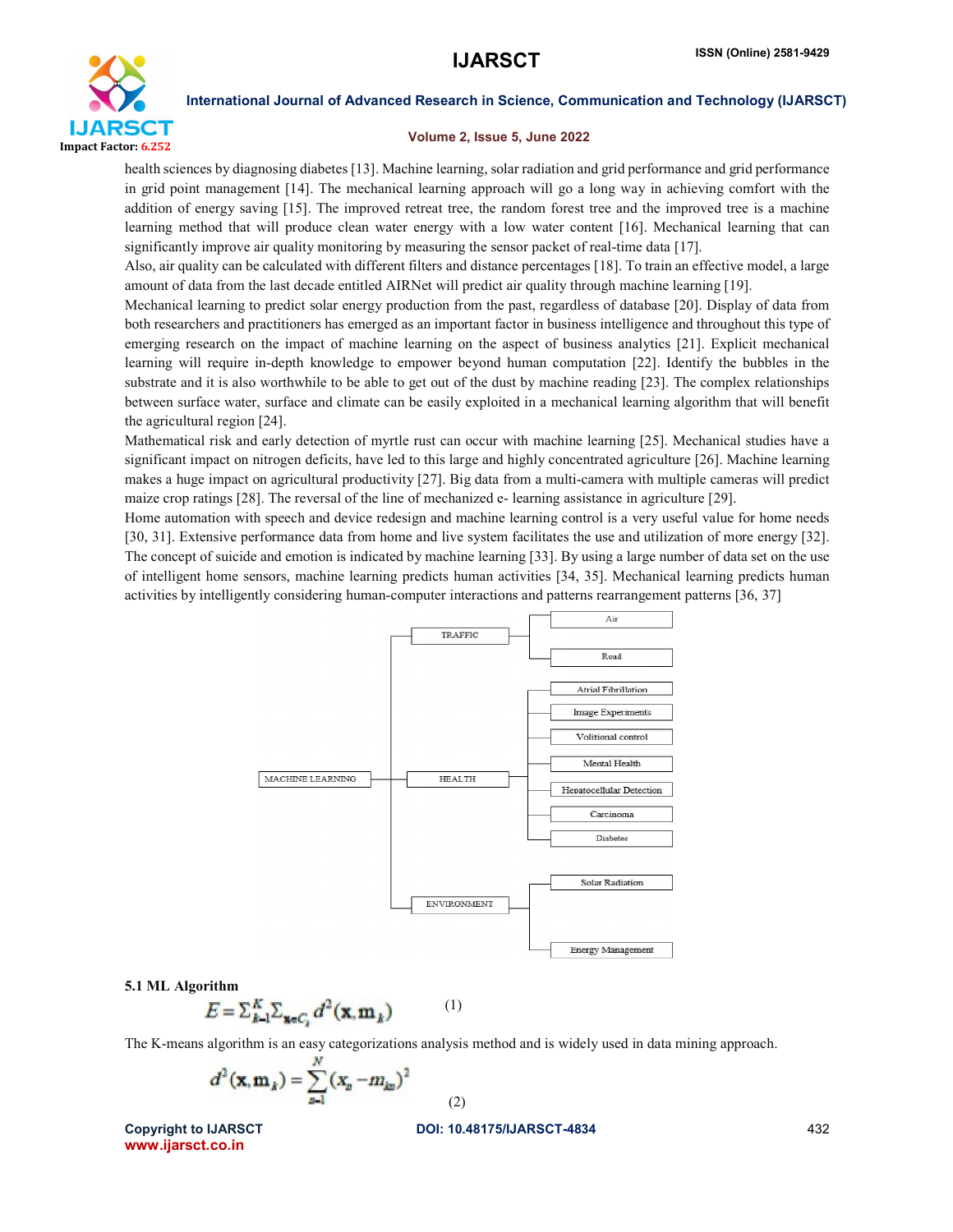

### Volume 2, Issue 5, June 2022

A good division is always done by decreasing the number of distances by two to the "representation" in each collection for example the Euclidean distance. The process of grouping objects into categories of similar objects is known as assembling. Equation 1 and 2 used for the k-means algorithm.



In terms of categories KNN it is often used for the ease of the formula. We can calculate back-up moment, with Bayes theorem and easy to manage complex parameter measurements.

In case of unchecked reading algorithms present data into a section of sections to make a easy structural focus. Enhanced learning is a good use for machine learning to solve this kind of problems. In supervised learning, the machine takes examples when the unattended machine tries to find hidden or unsecure data. A different type of usable algorithm used for a different smart system is shown in Table 1. In order to extract the right, one has to use a machine learning algorithm to get the results you want.

| <b>Machine Learning Algorithm</b> | <b>Purpose</b>             |
|-----------------------------------|----------------------------|
| Neural Network                    | <b>Smart Health</b>        |
| K-means                           | Smart City, Smart Home     |
| Clustering detector               | <b>Smart Traffic</b>       |
| Support vector machine            | Smart Human Active Control |
| Support vector regression         | Smart whether              |
| Linear regression                 | Smart market analysis      |

Table 1: Algorithm and Purposes

# VI. TECHNOLOGY FOR SMART CITIES

Mobile devices (such as Smartphones, tablets, ...) are other key technologies that allow citizens to connect to smart city services. Bicycle- sharing programs are a staple in smart cities. Wise travel is also important in smart cities.

CCTV and Intelligent travel systems are also being used for safety and security purposes. Some of the smart cities also have the digital libraries which is available for public to read. Online collective data division platforms are on-line database services that allow the sensor owners to register themselves and join their devices to feed data to an online database and allow builders to connect to the database and build their systems based on that data.

Other supporting technologies include telecommunications, telehealth, blockchain, fintech, online banking technology.

Electronic cards (commonly known as smart cards) are another common feature of smart city situation. These cards contain a unique encrypted identifier that allows the owner to access a wide range of government services (or e-services) without having to set up multiple accounts. One identifier allows governments to compile data about citizens and their

www.ijarsct.co.in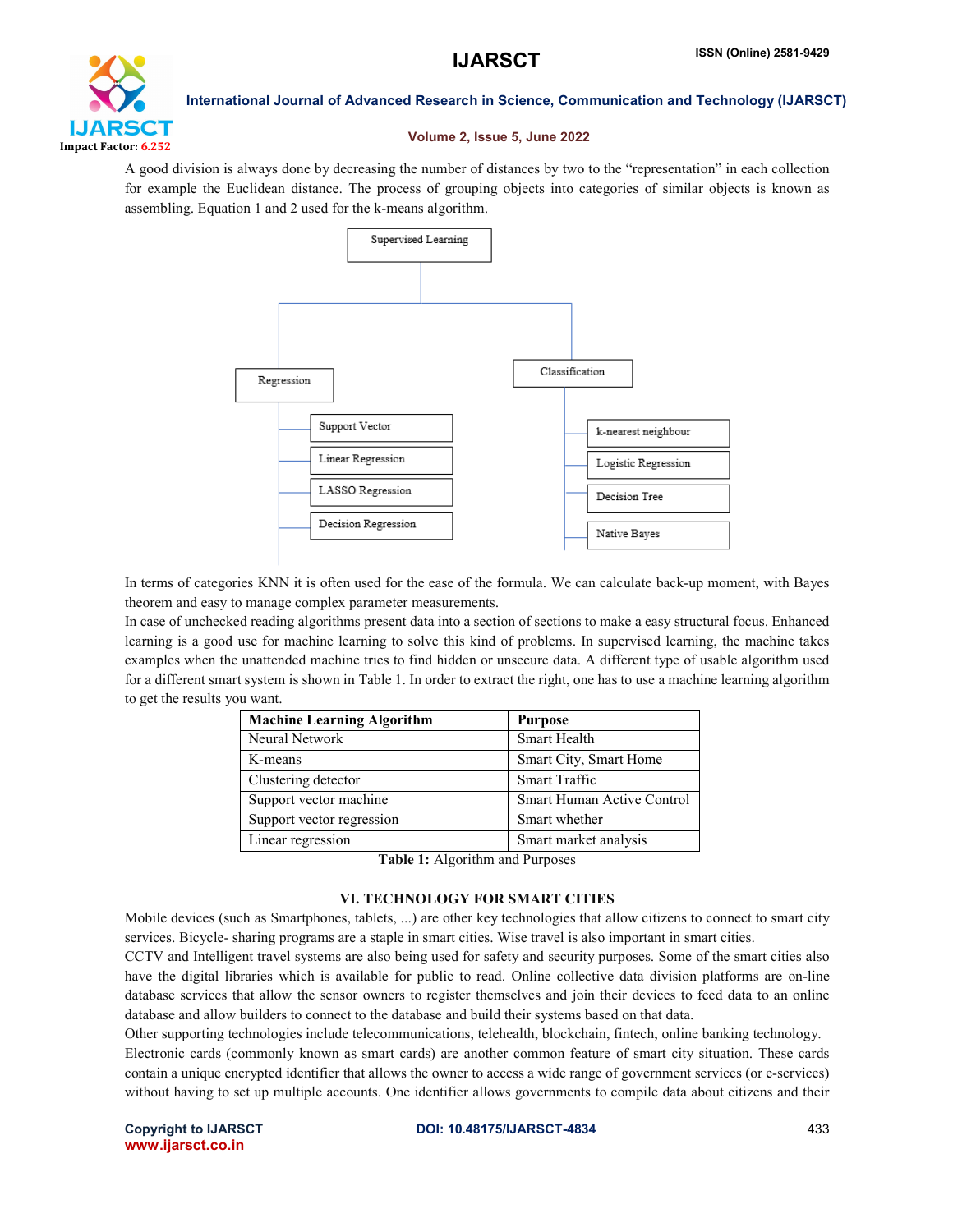

# Volume 2, Issue 5, June 2022

interests to improve service delivery and determine common interests of groups. This technology has been used in Southampton.

Reusable balls allow for some limited amount of access to city centers (e.g. for reloading trucks, ...). The opening and closing of these hurdles are traditionally done manually, using an electronic pass but can also be done with an ANPR camera connected to the bollard system.

# VII. EXAMPLES OF SMART CITIES

Examples of technology and schemes of a prosperous city have been made in Singapore, India, Dubai, Milton Keynes, Southampton, Amsterdam, Barcelona, Madrid and Singapore, known for their efforts to develop broadband networks and e-services that support innovation, growth, and inclusion. There are many cities that are actively pursuing a smart city strategy:

# 7.1 Amsterdam

Amsterdam street lights have been upgraded to allow municipal councils to turn down lights based on pedestrian use. The Amsterdam smart city program which started in 2009 currently includes 170+ projects developed jointly by local citizens, government and businesses. To encourage local residents' efforts, the City conducts an annual Amsterdam Smart City Challenge, accepting proposals for applications and development in line with the City's framework. An example of an improved resident app is Mobypark, which allows park owners to hire people for a certain amount of money.

# 7.2 Barcelona

Barcelona has launched a number of projects that could be considered applications of 'smart city' within its "CityOS" strategy. Barcelona also built a new bus network based on Barcelona's most common travel data analysis, using vertical, horizontal and separated routes with multiple intersections. The integration of many intelligent city technologies can be seen through the use of intelligent robots.

# 7.3 Columbus, Ohio

In 2017 summer, the City of Columbus, Ohio began to pursue a good city plan. The city has partnered with an American Electric Power Ohio to create the group for new electric charging stations for the new launched electric vehicles. Build perks for people to come and participate in the boarding transit. In doing so, the United States Department for Transportation has given the City a amount of \$ 40 million grant.

One of the reasons the company was involved in selecting new locations for charging electric vehicles was data collection. The data we collect will help us build a bigger market in the future."

# VIII. ENVIRONMENT IN SMART CITIES

Smart cities are purchased in the form of a combination of the need for some major municipal reforms and the availability of technology.

# 8.1 Major Challenges for Municipalities

In phase where all the budget cuts and economic crisis are done in many western countries, changes and innovation in the public sector appear to be of really huge amount of importance. It is obligatory to increase or improve the efficiency of the pre-existing services and to make some new features in a line within the current situation.

ICT applications can also give some of the answers when responding to those managerial, democratic or political challenges.

# 8.2 Smart City Technology

Digital Internet-connected devices produce a huge number of data that can be processed using information generated by computer, using a process which is called as Big Data.

All of the above-mentioned things can increase the abundance, coherence and class of the things. Also, it reduces the cut and waste price. Telefonica has given a model of smart cities which is based on data collection.

www.ijarsct.co.in

Copyright to IJARSCT DOI: 10.48175/IJARSCT-4834 434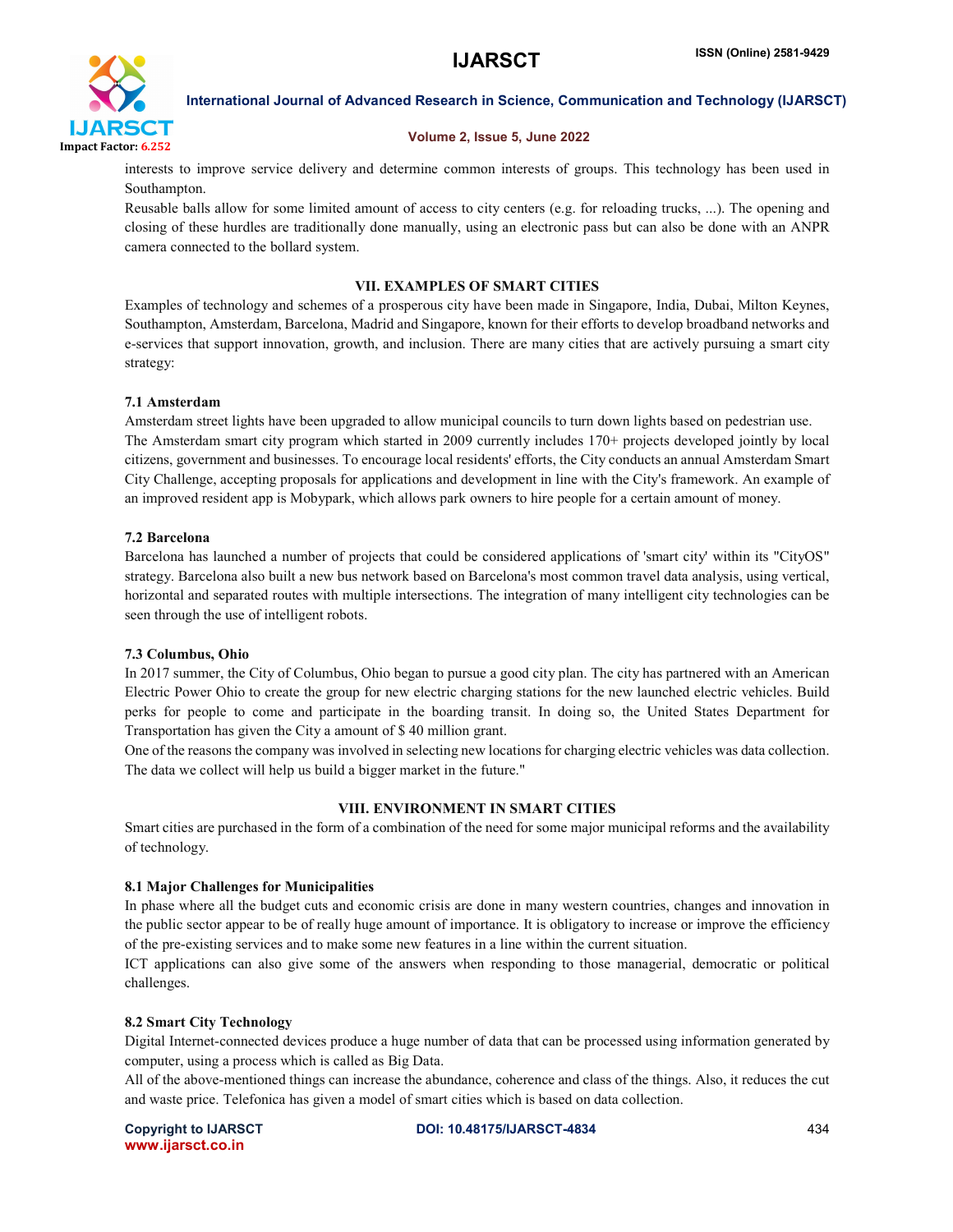

### Volume 2, Issue 5, June 2022

### **REFERENCES**

- [1]. URL: https://interestingengineering.com/connected-vehicles-in- smart-cities-the-future-of-transportation
- [2]. URL: https://www.academia.edu/21181336/Smart\_City\_Roadmap
- [3]. URL: https://www.fastcompany.com/3047795/the-3-generations-of- smart-cities
- [4]. URL: https://www1.nyc.gov/site/forward/innovations/smartnyc.page
- [5]. URL: https://www.expatriatelifestyle.com/life-and-style/What-Is-A-Smart-City
- [6]. URL:researchrepository.napier.ac.uk/id/eprint/7295
- [7]. URL:http://www.smart-cities.eu/download/smart\_cities\_final\_report.pdf
- [8]. URL:https://assets.publishing.service.gov.uk/government/uploads/system/uploads/attachment\_data/file/24601 9/bis-13-1209-smart-cities- background-paper-digital.pdf
- [9]. URL: markdeakin.cgpublisher.com/product/pub.85/prod.395
- [10]. URL: www.gouvernance.ca/publications/00-53.pdf
- [11]. URL: www.evolutionarynexus.org/wiki/collective\_intelligence\_tom\_atlee\_an d\_george\_p%C3%B3r
- [12]. URL:www.evolutionarynexus.org/wiki/collective\_intelligence\_tom\_atlee\_an d\_george\_p%C3%B3r
- [13]. URL: https://worldin2019.economist.com
- [14]. URL:www.sustainablecitiescollective.com/global-site-plans-grid/316481/madrid-spain-launches-ibmsmarter-cities-project
- [15]. URL: https://amsterdamsmartcity.com/updates/project/detail
- [16]. URL:https://home.kpmg/ae/en/home/insights/2015/07/dubai---a- new-paradigm-for-smart-cities---2015.html
- [17]. URL: https://www.urbandataschool.com/
- [18]. Zimmerman N, Presto AA, Kumar SP, Gu J, Hauryliuk A, Robinson ES, et al. A machine learning calibration model using random forests to improve sensor performance for lower-cost air quality monitoring. Atmospheric Measurement Techniques. 2018; 11(1):291-313.
- [19]. Liang X, Li S, Zhang S, Huang H, Chen SX. PM2. 5 data reliability, consistency, and air quality assessment in five Chinese cities. Journal of Geophysical Research: Atmospheres. 2016; 121(17).
- [20]. Zhao S, Yuan X, Xiao D, Zhang J, Li Z. AirNet: a machine learning dataset for air quality forecasting. 2018.
- [21]. Sharma N, Sharma P, Irwin D, Shenoy P. Predicting solar generation from weather forecasts using machine learning. In international conference on smart grid communications 2011 (pp. 528-33). IEEE.
- [22]. Chen H, Chiang RH, Storey VC. Business intelligence and analytics: from big data to big impact. MIS Quarterly. 2012:1165-88.
- [23]. Shih PC. Beyond Human-in-the-loop: empowering end-users with transparent machine learning. In human and machine learning 2018 (pp. 37-54). Springer, Cham.
- [24]. Xu D, Offner SS. Assessing the performance of a machine learning algorithm in identifying bubbles in dust emission. The Astrophysical Journal. 2017; 851(2).
- [25]. Sahoo S, Russo TA, Elliott J, Foster I. Machine learning algorithms for modeling groundwater level changes in agricultural regions of the US. Water Resources Research. 2017; 53(5):3878-95.
- [26]. Heim RH, Wright IJ, Chang HC, Carnegie AJ, Pegg GS, Lancaster EK, et al. Detecting myrtle rust (Austropuccinia psidii) on lemon myrtle trees using spectral signatures and machine learning. Plant Pathology. 2018; 67(5):1114-21.
- [27]. Chlingaryan A, Sukkarieh S, Whelan B. Machine learning approaches for crop yield prediction and nitrogen status estimation in precision agriculture: a review. Computers and Electronics in Agriculture. 2018; 151:61-9.
- [28]. Kamilaris A, Kartakoullis A, Prenafeta-Boldú FX. A review on the practice of big data analysis in agriculture. Computers and Electronics in Agriculture. 2017; 143:23-37.
- [29]. Arroyo JA, Gomez-Castaneda C, Ruiz E, De Cote EM, Gavi F, Sucar LE. UAV technology and machine learning techniques applied to the yield improvement in precision agriculture. In humanitarian technology conference 2017 (pp. 137-43). IEEE.
- [30]. Oguntunde PG, Lischeid G, Dietrich O. Relationship between rice yield and climate variables in southwest Nigeria using multiple linear regression and support vector machine analysis. International Journal of Biometeorology. 2018; 62(3):459-69.